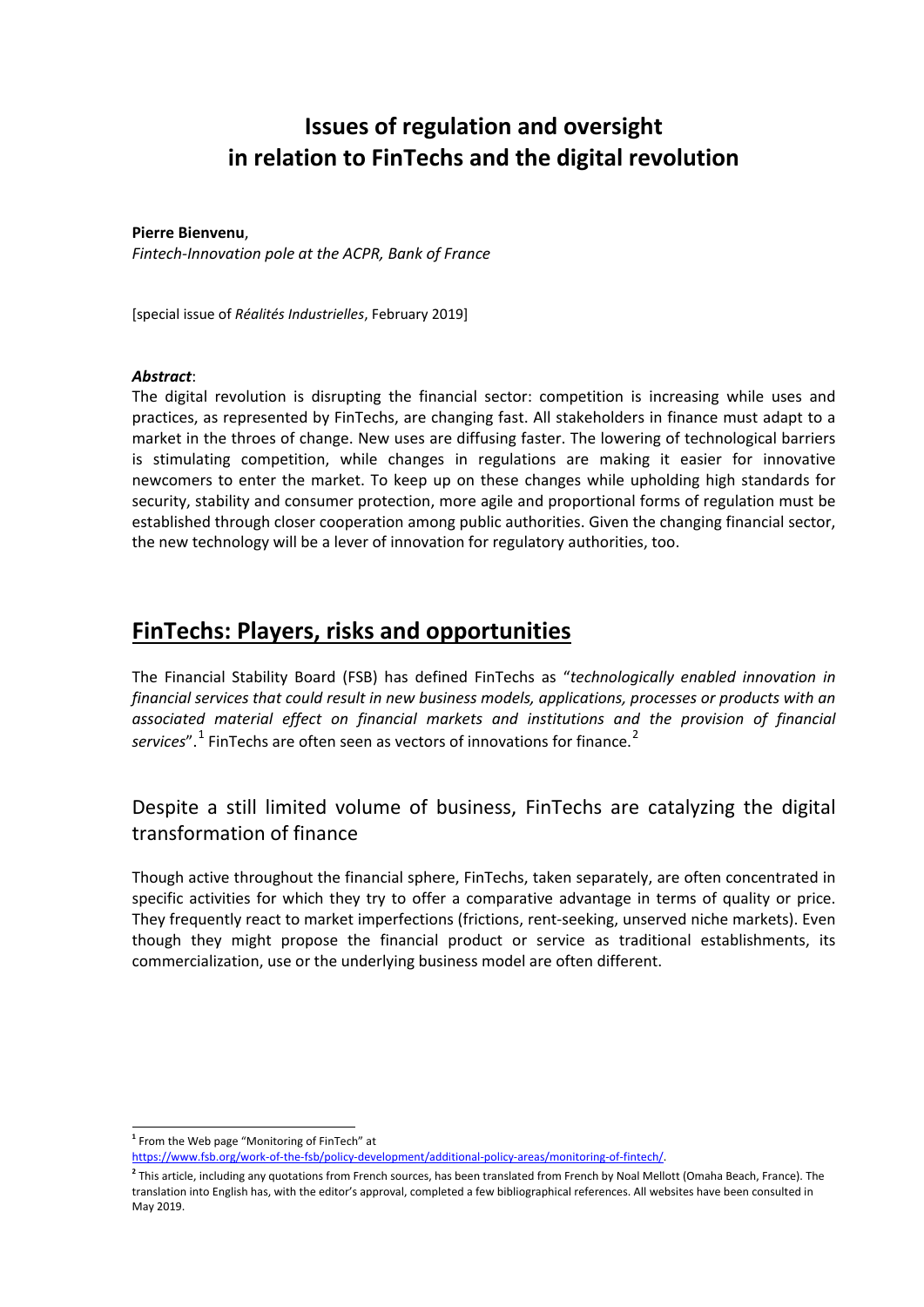FinTechs first proved themselves in payment systems. The EU's first directive on payment services (PSD 1 in 2007) allowed businesses other than banks to offer new payment services under an adapted framework of prudential regulation. $3$  These "neo-banks" could thus offer everyday banking services without necessarily having bank accreditation (which cost more). Since January 2018, the second directive on payment services (PSD 2) has set up a regulatory framework for the aggregators of online information about payment services and "*payment initiation services*".[4](#page-1-1) These players, active in France, run platforms that have gradually expanded into other services: financial advice, bookkeeping, multiservice intermediation, etc.

FinTechs have moved into various financial instruments (loans, bonds, equity…). Often turning away from the analysis of financial statements, they prefer platforms for bringing in touch the parties looking for funding and those able to deliver funds. France's crowdfunding regulations, introduced in 2014, have stimulated this trend.<sup>[5](#page-1-2)</sup> Given network effects and stiff competition, a consolidation of the sector is now expected. To compete with traditional establishments, these new platforms ever more often turn toward institutional investors in order to speed up their own growth and stay competitive in an environment with low interest rates.

FinTechs have also shown interest in investment services. Many of them are trying to improve their investment counseling via new interfaces and innovative algorithms. In addition, blockchain technology could renovate postmarket activities and security trading. In another field, several startups are offering services to insurance companies and brokers: proposals for using big data for setting fee schedules, underwriting or detecting fraudulent activities, or for using connected devices for risk prevention or the development of new sales tools (such as chatbots).

As in payment services and crowdfunding, regulatory trends have been conducive to the emergence of new forces of competition. Cultural and technological factors have also helped lower the costs of market entry. Having reckoned with the massive use of smartphones and high-speed Internet connections, FinTechs have centered the main of their activities around the Web and mobile telephones. As a consequence, they have much lower operational costs than what is needed to run a network of agencies or pay a staff heavy with personnel. Many FinTechs also resort to cloud computing services for their data processing and even lodge their information systems in the cloud.

FinTechs still have a limited share of the market. Many of them carry high historical costs and are having trouble sighting the break-even point. Compared with the mature French market, FinTechs have developed much faster in strongly growing regions (Africa or southeastern Asia), where they bring into the financial system people and businesses who used to be on the outside.

Despite this qualified success of FinTechs, we should not underestimate the digital revolution. As during the Internet's development, the failure of several firms will not keep others from becoming large-scale success stories. Multinational high tech firms are already staking out positions in payment services, group insurance or even loans to e-retailers. Besides, FinTechs, owing to their innovations, are a powerful force spurring the digital transformation in the finance, as the parties active in this sector are well aware. In order to change and innovate, these parties are intensifying their cooperation with FinTechs.

<span id="page-1-0"></span><sup>-</sup>*<sup>3</sup>* Directive 2007/64/EC of the European Parliament and of the Council of 13 November 2007 on payment services in the internal market, available a[t https://eur-lex.europa.eu/eli/dir/2007/64/oj.](https://eur-lex.europa.eu/eli/dir/2007/64/oj) 

<span id="page-1-1"></span>*<sup>4</sup>* Directive (EU) 2015/2366 of the European Parliament and of the Council of 25 November 2015 on payment services in the internal market, available at https://eur-lex.europa.eu/eli/dir/2015/2366/oi.

<span id="page-1-2"></span>*<sup>5</sup>* Order n° 2014-559 of 30 May 2014 on "*participatory financing*", available at

[https://www.legifrance.gouv.fr/affichTexte.do?cidTexte=JORFTEXT000029008408&fastPos=1&fastReqId==-704177064&categorieLien=cid](https://www.legifrance.gouv.fr/affichTexte.do?cidTexte=JORFTEXT000029008408&fastPos=1&fastReqId==-704177064&categorieLien=cid&oldAction=rechTexte) [&oldAction=rechTexte.](https://www.legifrance.gouv.fr/affichTexte.do?cidTexte=JORFTEXT000029008408&fastPos=1&fastReqId==-704177064&categorieLien=cid&oldAction=rechTexte)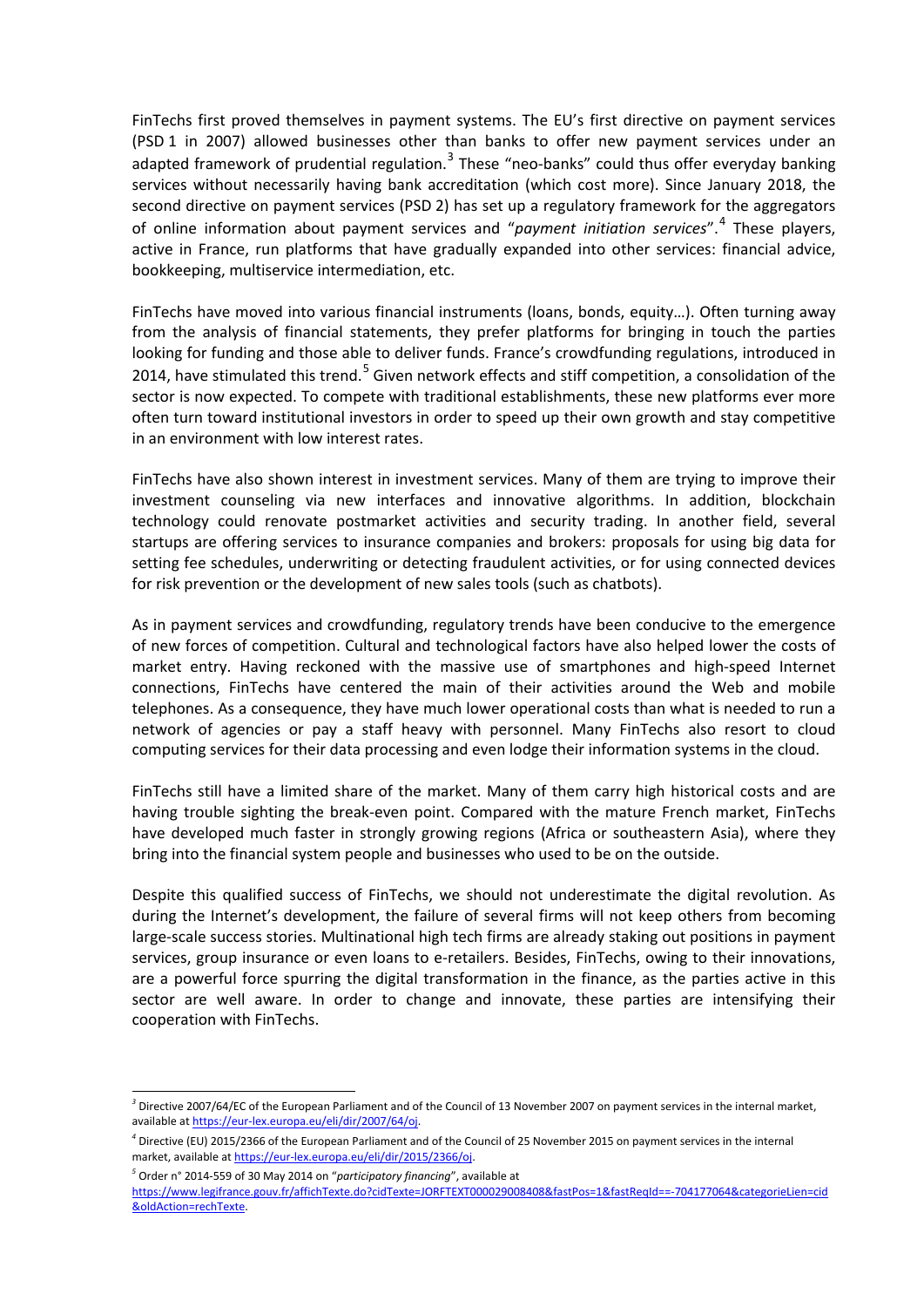### Banking and insurance: Reassign responsibilities all along the value chain

Three factors are shaping the financial sector's evolution:

● CUSTOMER RELATIONS AND BEHAVIOR PATTERNS, which are undergoing significant changes. Are financial services ready to switch to a model based on "telerelations" with clients via online connections? Or do clients still expect human advice? Do clients, now more mobile, want to deal with several providers of financial services, or will they still prefer having a single major provider?

● INNOVATIVE USES OF DATA. Given the issues related to data protection (privacy for individuals, trade secrets for firms), how far will clients go in allowing new uses such as cash-back and scoring practices, or methods for detecting fraud?

● THE MODERNIZATION OF INFORMATION SYSTEMS: Can businesses in the financial sector overhaul their information systems — the outcome of a gradual sedimentation of layers of applications — so as to endow them with the flexibility and security necessary for responding to the digital revolution?

We are unable to come up with a single answer to all three questions. However five scenarios can help us better understand the implications of the digital revolution for established businesses in finance (*cf*. Figure 1).

**Figure 1**: Five scenarios for banks and insurance companies: improvements (modernize and digitize); fragmentation (financial services), re-intermediation (customer relations transferred to new environments), dis-intermediation (quasi absence of intermediaries), newcomers (from high tech firms)



Players in finance have currently aided their strategies at preserving current business models while digitizing processes and incorporating innovations from the outside. Like the Internet revolution, which ultimately consolidated the positions of established players (who invested in online banks), this seems to be a scenario for a successful transformation, for better banking and insurance practices. However some businesses could fail while undergoing this transformation; and newcomers from information and communication technology might replace them, whence a second scenario: newcomers entering the banking and insurance industry.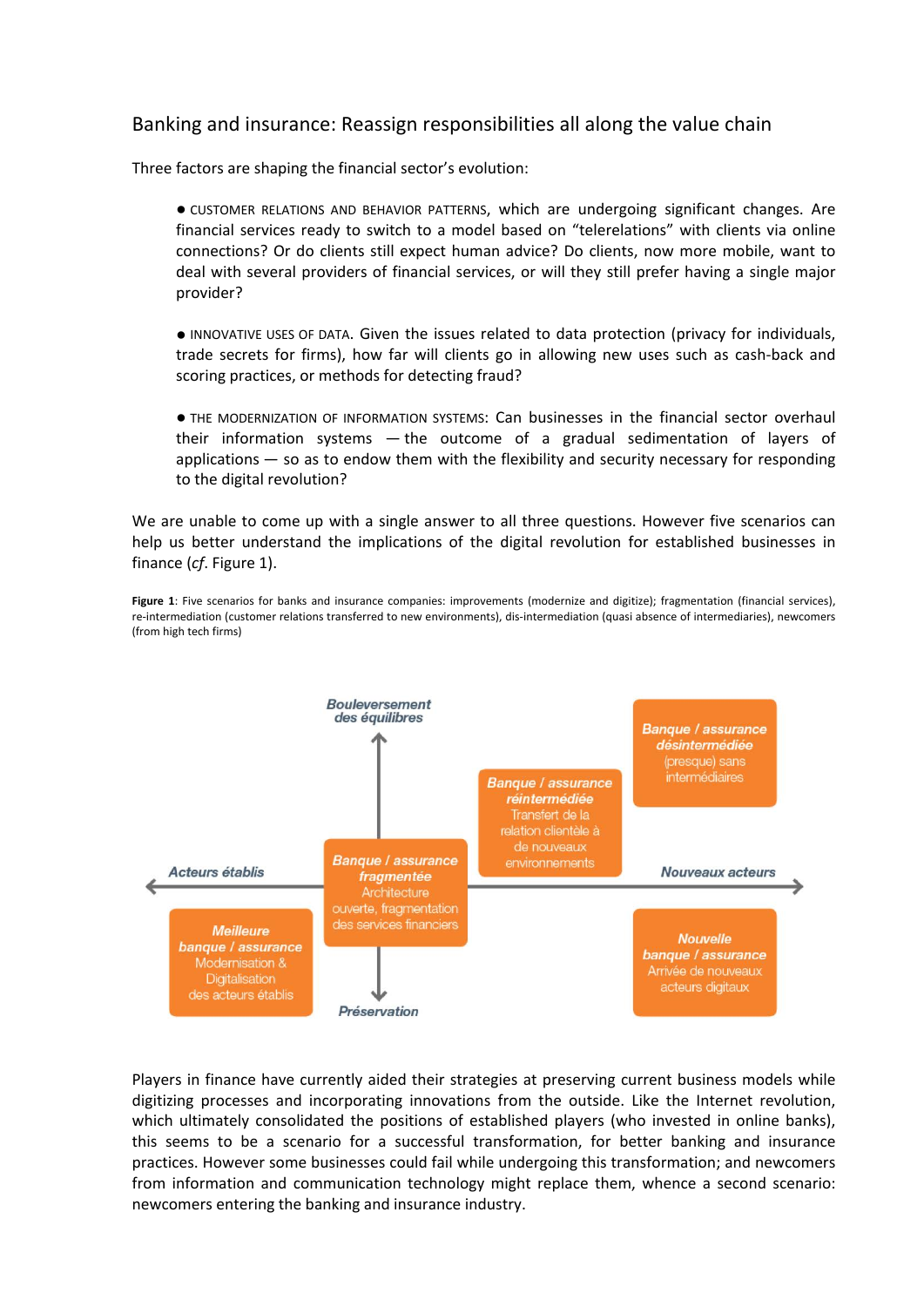Rather than copying the integrated, universal banking model, FinTechs are more specialized. This holds, in particular, for payment services, where they have focused on certain services and categories of clients (money transfers, services for e-retailers, etc.). This could lead to a third scenario of a fragmentation of financial services, even more so since consumers tend to play the competition and traditional establishments are opening their business to outside partners — what some pundits call "open banking".

A fourth scenario, more disruptive, could probably result from platforms forming a new layer in between clients and their financial service-providers. Evidence of this "reintermediation" comes from the burgeoning plans for using robots (chatbots, etc.) as intermediaries for taking out insurance policies and aggregators (financial "coaching", etc.). Further evidence is the launching of FinTechs by multinational high tech firms. As shown by the development of Tencent and Alibaba in China, these firms do not seek so much to take risks, which will weigh on their financial statements, as to stake out positions in a stream of business processes (payment services, data processing, brokerage) so as to reinforce customer loyalty.

Finally, some forecasters have imagined an even more disruptive scenario: the very principle of intermediation would be jeopardized by new forms of technology that tends effects an actual "disintermediation", *e.g.*, cryptocoins for payments, crowdfunding in its original form, and other activities in the "sharing economy". At present, this fifth scenario seems less probable given technological limitations as well as the inevitable need to change the handling of risks and market imperfections.

Ultimately, finance will probably still be largely based on intermediation. But the forms taken by this intermediation and the distribution of roles all along the value chain will probably make it evolve.

# **Implications for regulation and oversight**

-

Set up an adapted, well-proportioned regulatory framework

Regulations are an asset in terms of client and investor confidence. It promotes the sustainable growth of FinTechs. Proof of this comes from the payment services and crowdfunding, which have benefitted from an adapted, well-proportioned set of regulations. Under conditions set by regulations, FinTechs also benefit from the "European passport", which opens access to the markets of other European lands.

Regulations are, however, complicated, in particular for entrepreneurs without experience in the financial sector. These difficulties might form a major barrier to market entry. To orient FinTechs, the ACPR (Autorité de Contrôle Prudentiel et de Résolution, the French regulatory authority which oversees the banking and insurance industry) set up a pole "FinTech-Innovation" in June 2016; and the AMF (Autorité des Marchés Financiers, which regulates the stock market) also has its pole.

The development of FinTechs requires firmer grounds for the principle of proportionality in the regulation of finance. The rules and practices hampering this principle must be identified and analyzed to eventually propose changes or their abolishment. Since the regulation of finance is mainly European, the ACPR formulated such proposals in its response to the European Commission in June 2017.<sup>[6](#page-3-0)</sup>

<span id="page-3-0"></span>*<sup>6</sup>* "European Commission's Public consultation on FinTechs: A more competitive and innovative European financial sector: Joint answer from Banque de France and Autorité de Contrôle Prudentiel et de Résolution (ACPR)", 13p., available via https://acpr.banque-france.fr/sites/default/files/medias/documents/20170615\_reponse\_consultation\_europe\_0.pdf.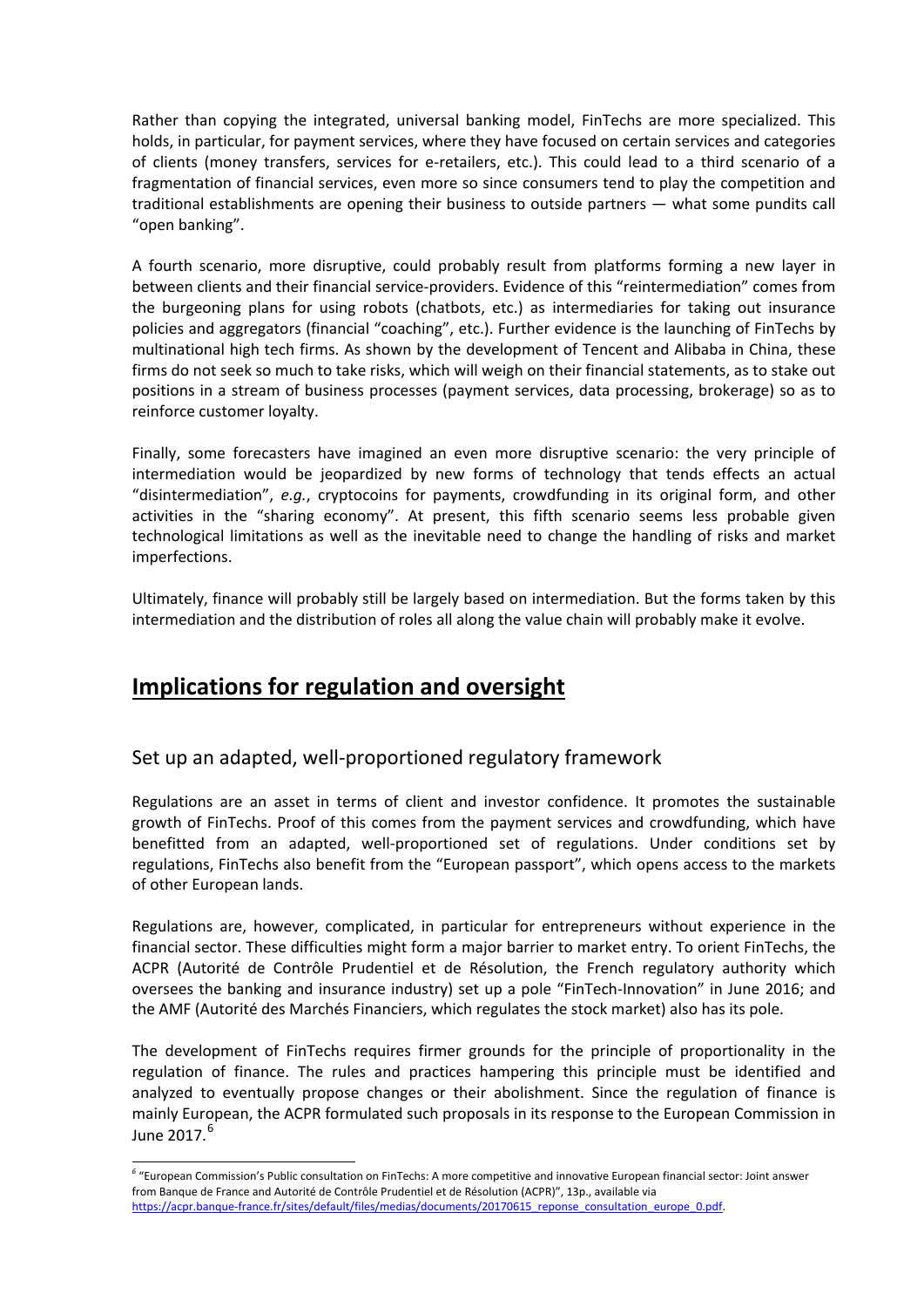## Boost cooperation among public authorities

The digital revolution raises new issues that cross several spheres of competence for regulatory authorities in the financial sector. In France, the AMF and ACPR have reacted not only by setting up FinTech poles but also by cooperating in the Forum FinTech, a place of dialog and work that, created in July 2016, brings together FinTechs, their partners and public authorities. In effect, some FinTechs or certain activities fall under the oversight of both the AMF and ACPR. For this reason, the CNIL (Commission Nationale de l'Informatique et des Libertés) and ANSSI (Agence Nationale de la Sécurité des Systèmes d'Information) have accepted to be associated with this forum.

The issues related to protecting data and regulating the algorithms used in artificial intelligence are becoming more incisive since the new EU regulation on data protection.<sup>[7](#page-4-0)</sup> Furthermore, the increasing digitization of business processes exacerbates the implications of a large-scale cyberattack on an establishment or information system.

## Make more agile regulations with the help of RegTechs

The speed of the technological transformation creates a tension between the stability expected of regulations and the need for agile regulations that boost growth and the diffusion of innovations. In this context, a form of regulation based on principles rather than rules would avoid — without diminishing the innovativeness of firms or the control exercised by authorities — a narrow focus of the regulatory framework on forms of technology or organizations that will soon become obsolete. French regulations about the "internal control" of financial establishments provides a good example of this. $8$  They stipulate the basic principles for internal control but place the responsibility for organizing and applying them on the establishment.<sup>[9](#page-4-2)</sup>

Since the new financial ecosystem arising out of the digital revolution has not yet been stabilized, it is normal that regulatory authorities try to feel their way toward reaching a new equilibrium. This gradual maturation must more systematically entail both *ex post* assessments of the existing regulatory framework and an experimentation with new regulations prior to their generalization. French authorities followed this approach for crowdfunding. Using feedback from the experiences acquired since the initial regulations in 2014, they adjusted this regulatory framework in 2016 by providing for "mininotes" (*minibons*) and loosening a few other rules.<sup>1[0](#page-4-3)</sup> This method was also used when lawmakers introduced "windows" for experimenting within set limits on new forms of technology, such as blockchains, $^{11}$  $^{11}$  $^{11}$  under the program France Expérimentation.

[https://www.legifrance.gouv.fr/affichTexte.do?cidTexte=JORFTEXT000029700770&categorieLien=id.](https://www.legifrance.gouv.fr/affichTexte.do?cidTexte=JORFTEXT000029700770&categorieLien=id) 

<span id="page-4-0"></span><sup>-</sup><sup>7</sup>The GDPR (General Data Protection Regulation): "Regulation (EU) 2016/679 of the European Parliament and of the Council of 27 April 2016 on the protection of natural persons with regard to the processing of personal data and on the free movement of such data", available via: [http://eur-lex.europa.eu/legal-content/EN/TXT/?qid=1478961410763&uri=CELEX:32016R0679.](http://eur-lex.europa.eu/legal-content/EN/TXT/?qid=1478961410763&uri=CELEX:32016R0679)

<span id="page-4-1"></span>*<sup>8</sup>* Decision (*arrêté*) of 3 November 2014 "*on the internal control of firms in the banking sector, of payment services and of investment services subject to the ACPR's control*", available at

<span id="page-4-2"></span>*<sup>9</sup>* Internal control has to be adapted "*to the size, volume of their activities, their locations and the nature at the scale and in line with the complexity of the risks inherent in their corporate model and their activities*" (Article 4).

<span id="page-4-3"></span>*<sup>10</sup>* Decree n° 2016-1453 of 28 October 2016 on "*securities and loans proposed in the case of crowdfunding*" available at [https://www.legifrance.gouv.fr/affichTexte.do?cidTexte=JORFTEXT000033317337&categorieLien=id.](https://www.legifrance.gouv.fr/affichTexte.do?cidTexte=JORFTEXT000033317337&categorieLien=id) 

<span id="page-4-4"></span>*<sup>11</sup>* Order n° 2017-1674 of 8 December 2017 on "*using the arrangements for shared electronic records for the clearing, settlement and transmission of securities*", available a[t https://www.legifrance.gouv.fr/affichTexte.do?cidTexte=JORFTEXT000036171908.](https://www.legifrance.gouv.fr/affichTexte.do?cidTexte=JORFTEXT000036171908)